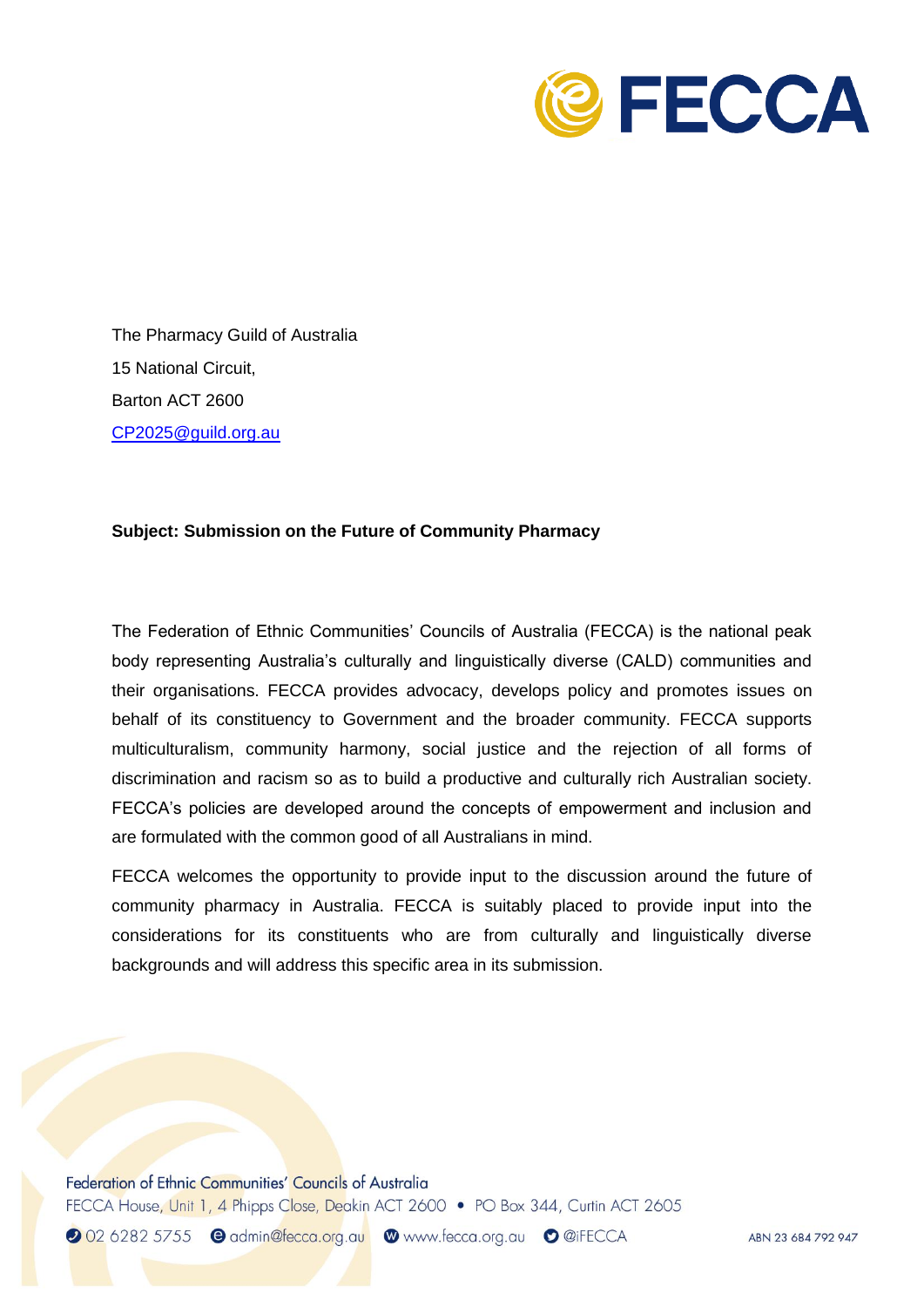## **Health Literacy and CALD communities**

CALD communities have been a growing cohort of the Australian population. According to the latest Census data, around 30% of all Australians were born overseas. In 2016, there were over 300 separately identified languages spoken in Australian homes. More than onefifth (21 per cent) of Australians spoke a language other than English at home. After English, the next most common languages spoken at home were Mandarin, Arabic, Cantonese, and Vietnamese. 1

Research demonstrates that only 33 per cent of people born overseas have adequate health literacy, and for people whose first language is not English, it is 26 per cent. The impact of low health literacy on people from non-English speaking backgrounds means they are, among other, less likely to understand issues related to their health as health<sup>2</sup>.

In order for a person's health literacy to be improved, they require access to health information that they are able to understand<sup>3</sup>. FECCA actively and consistently advocates for health information to be provided in a range of languages and formats which are accessible to culturally and linguistically diverse communities. Specifically, FECCA has seen consistent research evidence that for CALD groups personal interaction and face to face communication are preferred means of accessing information. However, in an age when most of the accessible information is provided online, a large cohort of our society, including the elderly and vulnerable groups, are being left out.

There is also research evidence indicating a lower level of health services use by CALD communities. This lower level of service use is not related to lower levels of need, but rather to difficulties in understanding and accessing mainstream systems of care and lack of access to services that are culturally safe and appropriate. The Health Performance Council (HPC) research conducted in 2014 identified that people from cultural and linguistically diverse backgrounds are among the population groups believed to be missing out on accessing suitable services or gaining equitable health care outcomes. One of the issues is evidence and getting quality information.<sup>4</sup>

-

<sup>1</sup> <http://www.abs.gov.au/ausstats/abs@.nsf/lookup/Media%20Release3> 2

[http://www.eccv.org.au/library/An\\_Investment\\_Not\\_an\\_Expense\\_ECCV\\_Health\\_Literacy\\_Paper\\_FIN](http://www.eccv.org.au/library/An_Investment_Not_an_Expense_ECCV_Health_Literacy_Paper_FINAL.pdf) [AL.pdf](http://www.eccv.org.au/library/An_Investment_Not_an_Expense_ECCV_Health_Literacy_Paper_FINAL.pdf) 3

[http://www.eccv.org.au/library/An\\_Investment\\_Not\\_an\\_Expense\\_ECCV\\_Health\\_Literacy\\_Paper\\_FIN](http://www.eccv.org.au/library/An_Investment_Not_an_Expense_ECCV_Health_Literacy_Paper_FINAL.pdf) [AL.pdf](http://www.eccv.org.au/library/An_Investment_Not_an_Expense_ECCV_Health_Literacy_Paper_FINAL.pdf) 4

[cald\\_scoping\\_study\\_final%20\(2\).pdf](file:///C:/Users/aleksandra/Downloads/651_cald_scoping_study_final%20(2).pdf)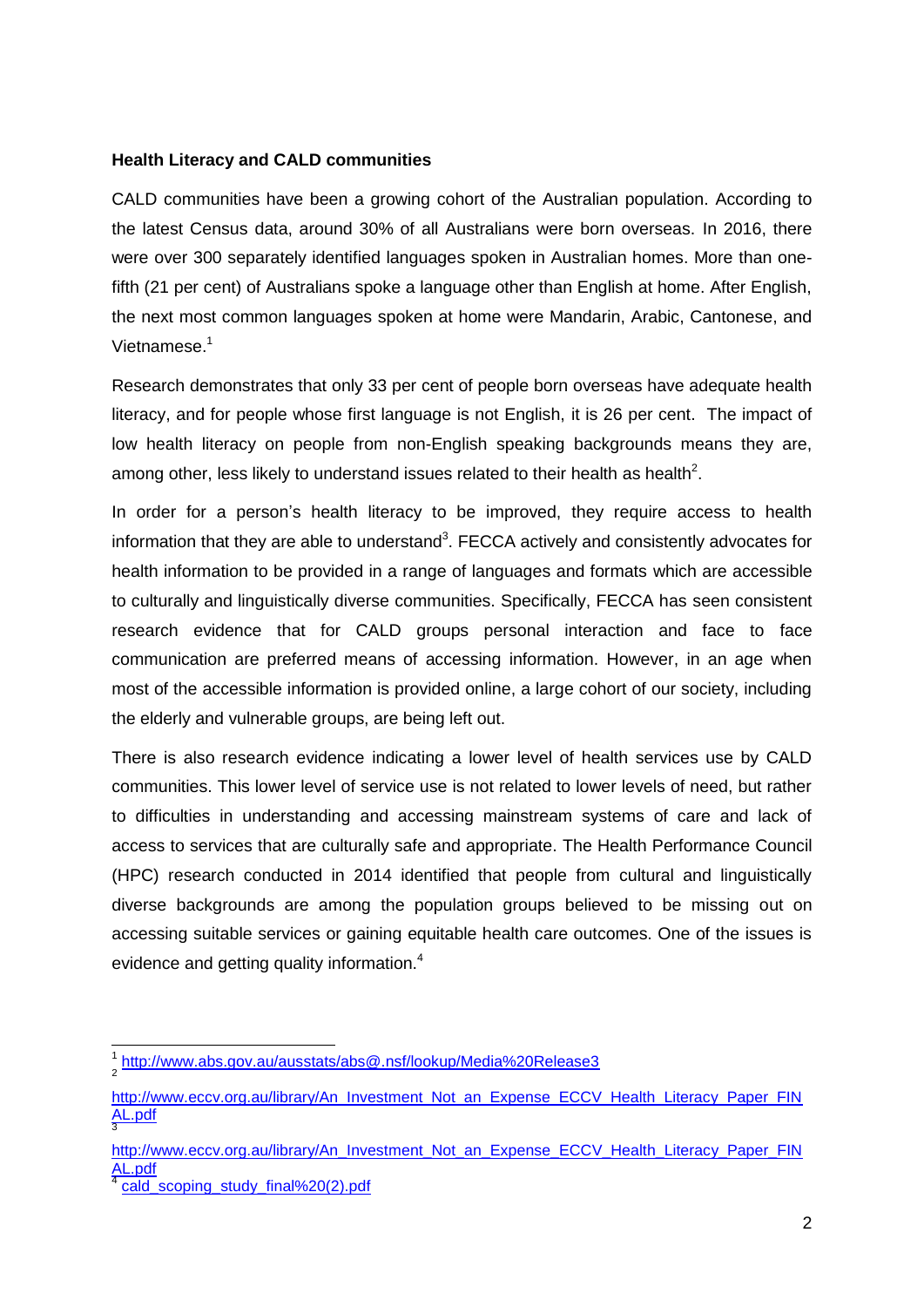Also, FECCA has often seen amongst some CALD communities, a preference of traditional medicine practices rather than western medicine which to some is unfamiliar and doesn't inspire confidence<sup>5</sup>. Often there is a low understanding of how the prescribed medicine needs to be administered and in those cases proper communication is crucial.

Finally, access to interpreting services is a key area where CALD communities are losing out. Specifically, FECCA has found that, although CALD clients visiting pharmacies are entitled to free telephone interpreting, they are generally deprived of it. There is low awareness among pharmacy staff that they can provide this service to their clients for no cost to the pharmacy or the client.

## **Key areas where service in the future could be improved for CALD communities**

Due to the reasons listed above, FECCA firmly believes that strengthening the future of community pharmacy is absolutely necessary, particularly having in mind the CALD preference for personal interaction and receiving information in a direct communication mode rather than via the internet. Community pharmacies could therefore be an ideal medium for CALD communities to access health information. According to a recent report by the Victorian Refugee Health Network<sup>6</sup> people look for health education on topics such as preventative health, cancer screening, oral health or sexual health. However, language barriers, distance to the service, long waiting times, difficulty making appointments and completing forms are all the issues that present themselves as barriers to accessing health information. The community pharmacy has the potential of bridging all of these.

Developments in the medical/medication industry, such as 'medication synchronisation' which aligns patient's medications to a single pick-up each month, can have a positive effect on CALD communities. According to research, medical synchronisation drives adherence, which improves the health of patients and also creates an opportunity for pharmacists to schedule one-on-one meetings with each patient who may need other clinical services like medication therapy management or disease-state specific education. Finally, immunisation programs that go beyond flu vaccines to include other core vaccines like those to prevent shingles and pneumonia administered in community pharmacies would benefit people from CALD backgrounds directly.

Lastly, being a community pharmacy should mean being inclusive and reflective of the community served. Linguistic diversity of the community pharmacy should reflect that of their

 5 [https://www.health.qld.gov.au/\\_\\_data/assets/pdf\\_file/0027/379161/medic\\_trad.pdf](https://www.health.qld.gov.au/__data/assets/pdf_file/0027/379161/medic_trad.pdf) 6 [http://refugeehealthnetwork.org.au/talking-about-health-and-experiences-of-using-health-services](http://refugeehealthnetwork.org.au/talking-about-health-and-experiences-of-using-health-services-with-people-from-refugee-backgrounds/)[with-people-from-refugee-backgrounds/](http://refugeehealthnetwork.org.au/talking-about-health-and-experiences-of-using-health-services-with-people-from-refugee-backgrounds/)